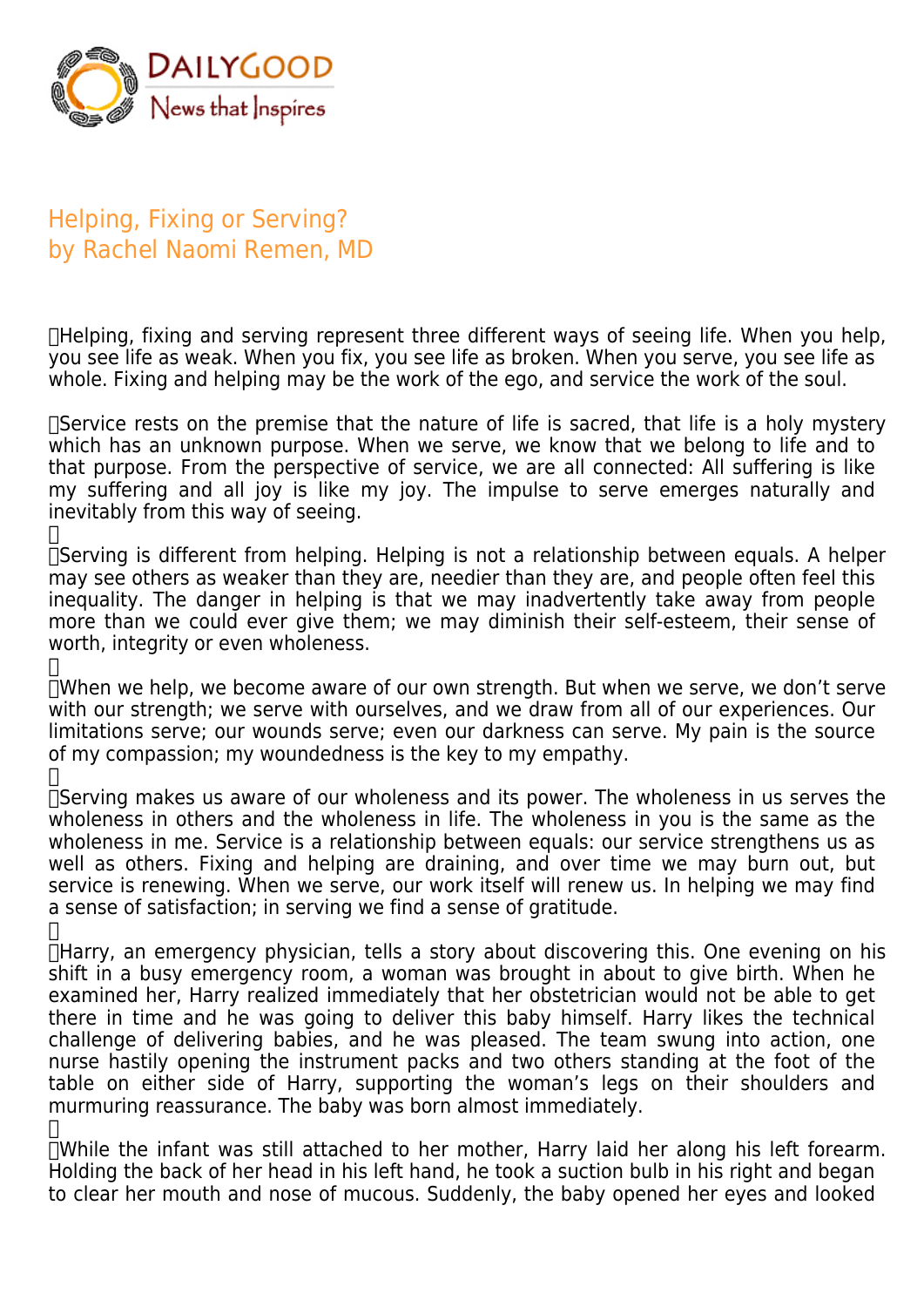directly at him. In that instant, Harry stepped past all of his training and realized a very simple thing: that he was the first human being this baby girl had ever seen. He felt his heart go out to her in welcome from all people everywhere, and tears came to his eyes.  $\Box$ 

 Harry has delivered hundreds of babies, and has always enjoyed the excitement of making rapid decisions and testing his own competency. But he says that he had never let himself experience the meaning of what he was doing before, or recognize what he was serving with his expertise. In that flash of recognition he felt years of cynicism and fatigue fall away and remembered why he had chosen this work in the first place. All his hard work and personal sacrifice suddenly seemed to him to be worth it.  $\Box$ 

 $\Box$ He feels now that, in a certain sense, this was the first baby he ever delivered. In the past he had been preoccupied with his expertise, assessing and responding to needs and dangers. He had been there many times as an expert, but never before as a human being. He wonders how many other such moments of connection to life he has missed. He suspects there have been many.

 $\Box$ 

 As Harry discovered, serving is different from fixing. In fixing, we see others as broken, and respond to this perception with our expertise. Fixers trust their own expertise but may not see the wholeness in another person or trust the integrity of the life in them. When we serve we see and trust that wholeness. We respond to it and collaborate with it. And when we see the wholeness in another, we strengthen it. They may then be able to see it for themselves for the first time.

 $\Box$ 

 One woman who served me profoundly is probably unaware of the difference she made in my life. In fact, I do not even know her last name and I am sure she has long forgotten mine.

 $\Box$ 

 At twenty-nine, because of Crohn's Disease, much of my intestine was removed surgically and I was left with an ileostomy. A loop of bowel opens on my abdomen and an ingeniously designed plastic appliance which I remove and replace every few days covers it. Not an easy thing for a young woman to live with, and I was not at all sure that I would be able to do this. While this surgery had given me back much of my vitality, the appliance and the profound change in my body made me feel hopelessly different, permanently shut out of the world of femininity and elegance.  $\Box$ 

 $\Box$  At the beginning, before I could change my appliance myself, it was changed for me by nurse specialists called enterostomal therapists. These white-coated experts were women my own age. They would enter my hospital room, put on an apron, a mask and gloves, and then remove and replace my appliance. The task completed, they would strip off all their protective clothing. Then they would carefully wash their hands. This elaborate ritual made it harder for me. I felt shamed.

П

 One day a woman I had never met before came to do this task. It was late in the day and she was dressed not in a white coat but in a silk dress, heels and stockings. She looked as if she was about to meet someone for dinner. In a friendly way she told me her first name and asked if I wished to have my ileostomy changed. When I nodded, she pulled back my covers, produced a new appliance, and in the most simple and natural way imaginable removed my old one and replaced it, without putting on gloves. I remember watching her hands. She had washed them carefully before she touched me. They were soft and gentle and beautifully cared for. She was wearing a pale pink nail polish and her delicate rings were gold.